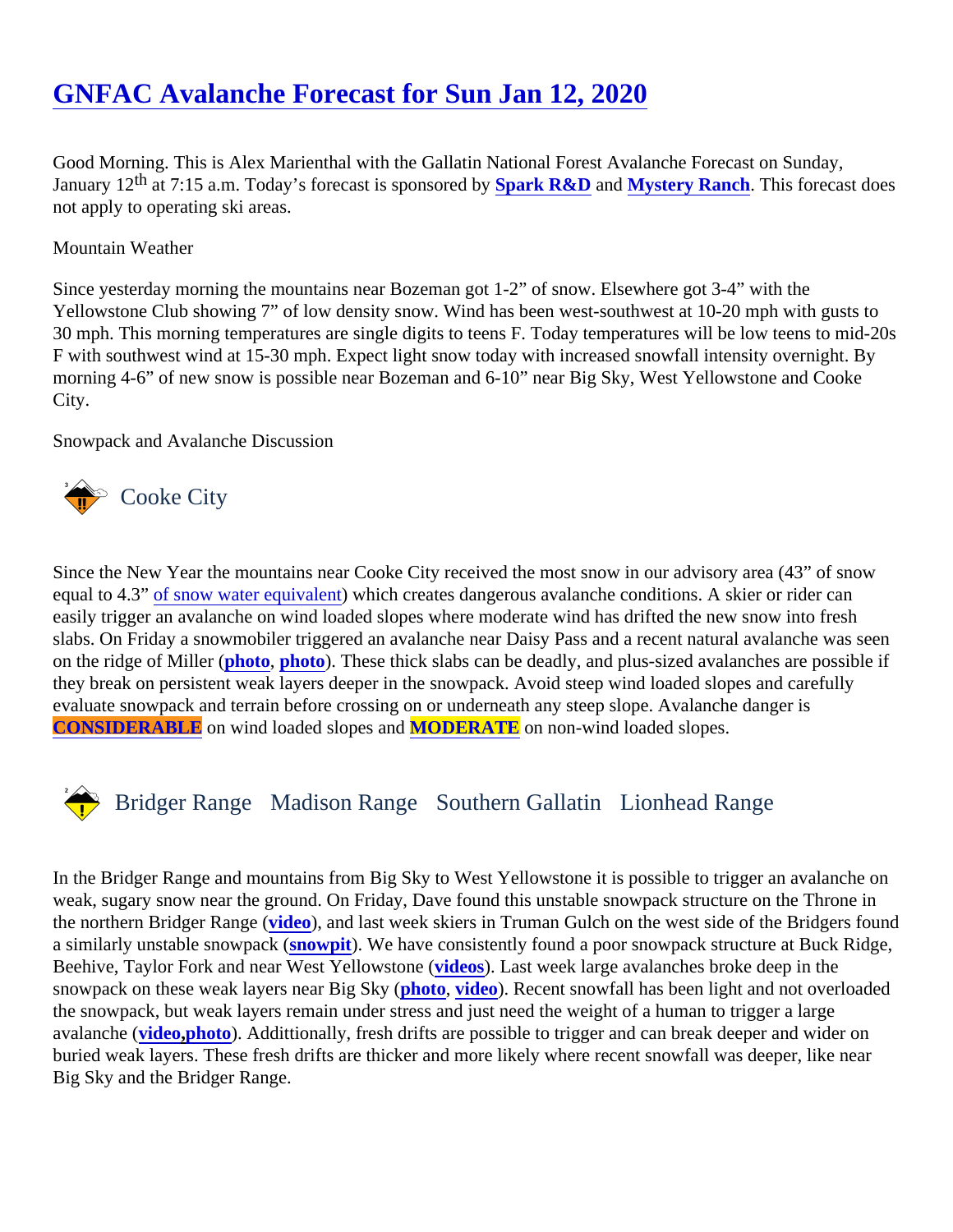Large avalanche are becoming more difficult to trigger, but their consequences remain deadly. Be careful with terrain choices and snowpack evaluation before riding steep slopes. Avalanche **MODERATE**.

## Northern Gallatin

The northern Gallatin Range received 12-15" of snow over the last week which fell on a generally stable snowpack. This area received minimal snow over the last month, and we have not received reports of avalane or collapsing on deeper persistent weak layers. Yesterday I toured to Mt. Blackmore in Hyalite and our main avalanche concern was fresh drifts of snow (0). We saw debris from a couple small wind slabs. Otherwise, we did not see signs of instability and got no unstable test results in multiple snowpits. Avalanches are possib to trigger on wind loaded slopes where dang MODERATE. Avalanche danger LOW on non-wind loaded slopes.

If you get out, please send us your observations no matter how brief. You can fillobuste and form, email us *(mtavalanche@gmail.com)*, leave a VM at 406-587-6984, or Instagram (#gnfacobs).

### Webpage dedicated to the Centennial Range in Idaho and Montana

Afterthe two snowmobiler avalanche fatalities on Reas Freative Centennial Range in January 2018 we created avebpageso riders could get good, relevant information regarding snowpack and avalanches. Althought the Centennial Range is not part of the Gallatin National Forest Avalanche Center's forecast area, we are the closest avalanche center and have valuable information to **share.**..

### Upcoming Avalanche Education and Events

Our education calendar is full of awareness lectures and field courses. Check it out and plan to attend one or two: [Events and Education Calen](http://www.mtavalanche.com/workshops/calendar)dar

#### COOKE CITY

Every Friday and Saturda Spowpack Update and Rescue Training Friday, 6:30-7:30 p.m. at the Soda Butte Lodge. Saturday anytime between 10-2 @ Round Lake.

#### BOZEMAN

January 121-hr Women's Avalanche Awareness7-8 p.m. at SHINE Bottle Shop.

January 15 and 16, troduction to Avalanche w/ Field Course evenings of January 15 & 16 plus one field day either January 18, 19 or 25. Snowmobile specific field day offered Janu[ary 25. More Info and Register](https://events.ticketprinting.com/event/Asmsu-Avalanche-Fundamentals-W-Field-Session-Jan-35404) [Here](https://events.ticketprinting.com/event/Asmsu-Avalanche-Fundamentals-W-Field-Session-Jan-35404).

January 27, Avalanche Information and Demonstration Table 10 a.m. to 12 p.m. at Montana Science Center.

January 29GNFAC Forecaster Chat: Avalanche Myth Busters 6-8 p.m. at Uphill Pursuits.